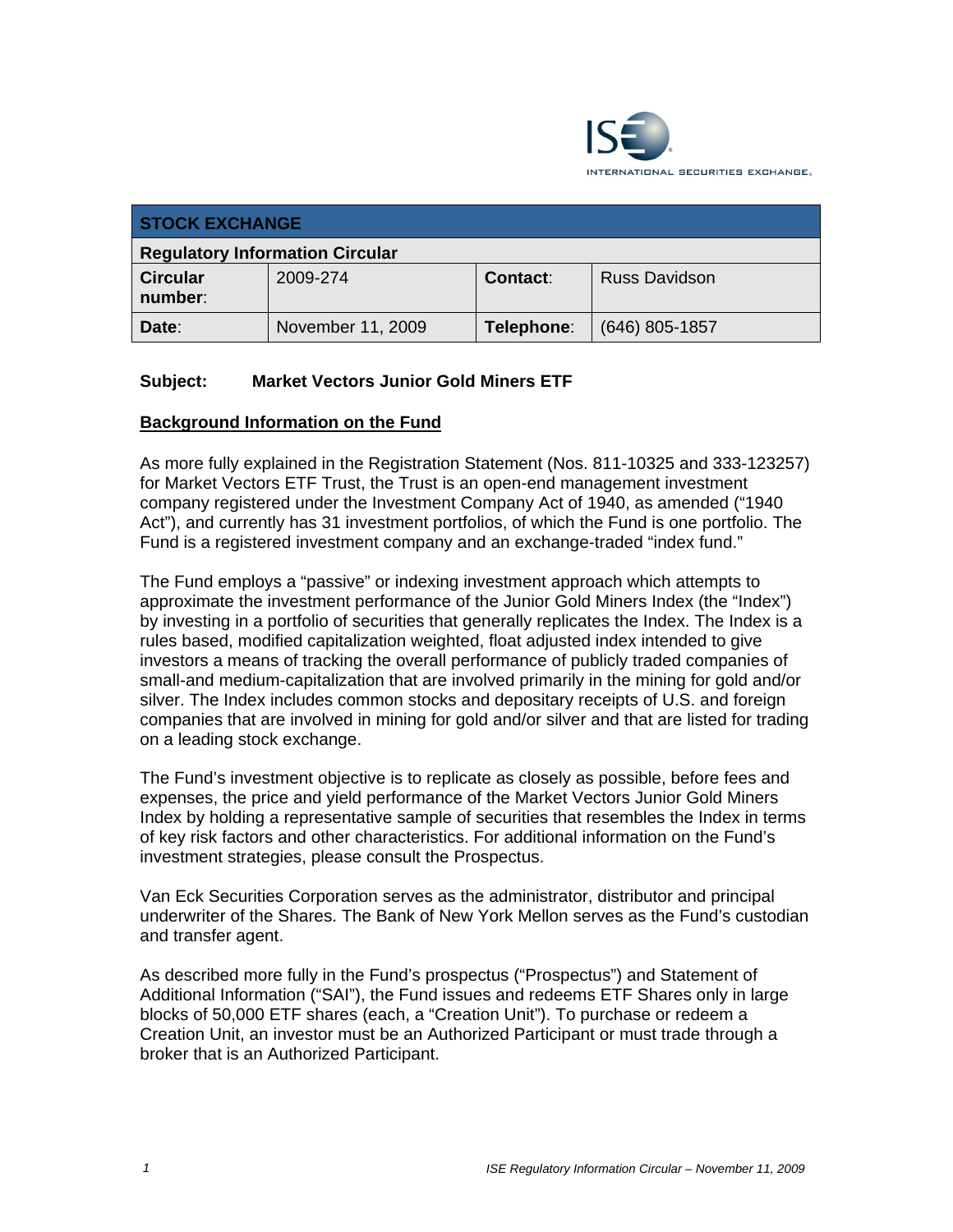An Authorized Participant is a participant in the Depository Trust Company that has executed a Participant Agreement with the Fund's Distributor.

Dividends from net investment income are declared and paid at least annually by the Fund.

The Depository Trust Company ("DTC") serves as securities depository for the Shares, which may be held only in book-entry form; stock certificates will not be issued. DTC, or its nominee, is the record or registered owner of all outstanding Shares.

The NAV per Share of the Fund will be determined as of the close of trading (normally, 4:00 p.m. Eastern Time ("ET")) on each day that the Exchange is open for business (a "Business Day"). NAV will be available from the Distributor and is also available to National Securities Clearing Corporation ("NSCC") participants through data made available from NSCC.

The Fund's Registration Statement describes the various fees and expenses for the Fund's Shares. For a more complete description of the Fund and the Index, visit www.vaneck.com/etf.

#### **Principal Risks**

Interested persons are referred to the Prospectus for a description of risks associated with an investment in the Shares. These risks include equities risk and the risk that a Fund's return may not match the return of its index for a number of reasons including the incursion by a Fund of operating expenses and costs not applicable to its index. In addition, as noted in the Prospectus, the Shares may trade at market prices that may differ from their NAV. The NAV of the Shares will fluctuate with changes in the market value of the Fund's holdings. The market prices of the Shares will fluctuate in accordance with changes in NAV as well as the supply and demand for the Shares on the Exchange.

#### **Exchange Rules Applicable to Trading in the Shares**

The Shares are considered equity securities, thus rendering trading in the Shares subject to the Exchange's existing rules governing the trading of equity securities.

## **Trading Hours**

Trading in the Shares on ISE is on a UTP basis and is subject to ISE equity trading rules. The Shares will trade from 8:00 a.m. until 8:00 p.m. Eastern Time. Equity Electronic Access Members (" Equity EAMs") trading the Shares during the Extended Market Sessions are exposed to the risk of the lack of the calculation or dissemination of underlying index value or intraday indicative value ("IIV"). For certain derivative securities products, an updated underlying index value or IIV may not be calculated or publicly disseminated in the Extended Market hours. Since the underlying index value and IIV are not calculated or widely disseminated during Extended Market hours, an investor who is unable to calculate implied values for certain derivative securities products during Extended Market hours may be at a disadvantage to market professionals.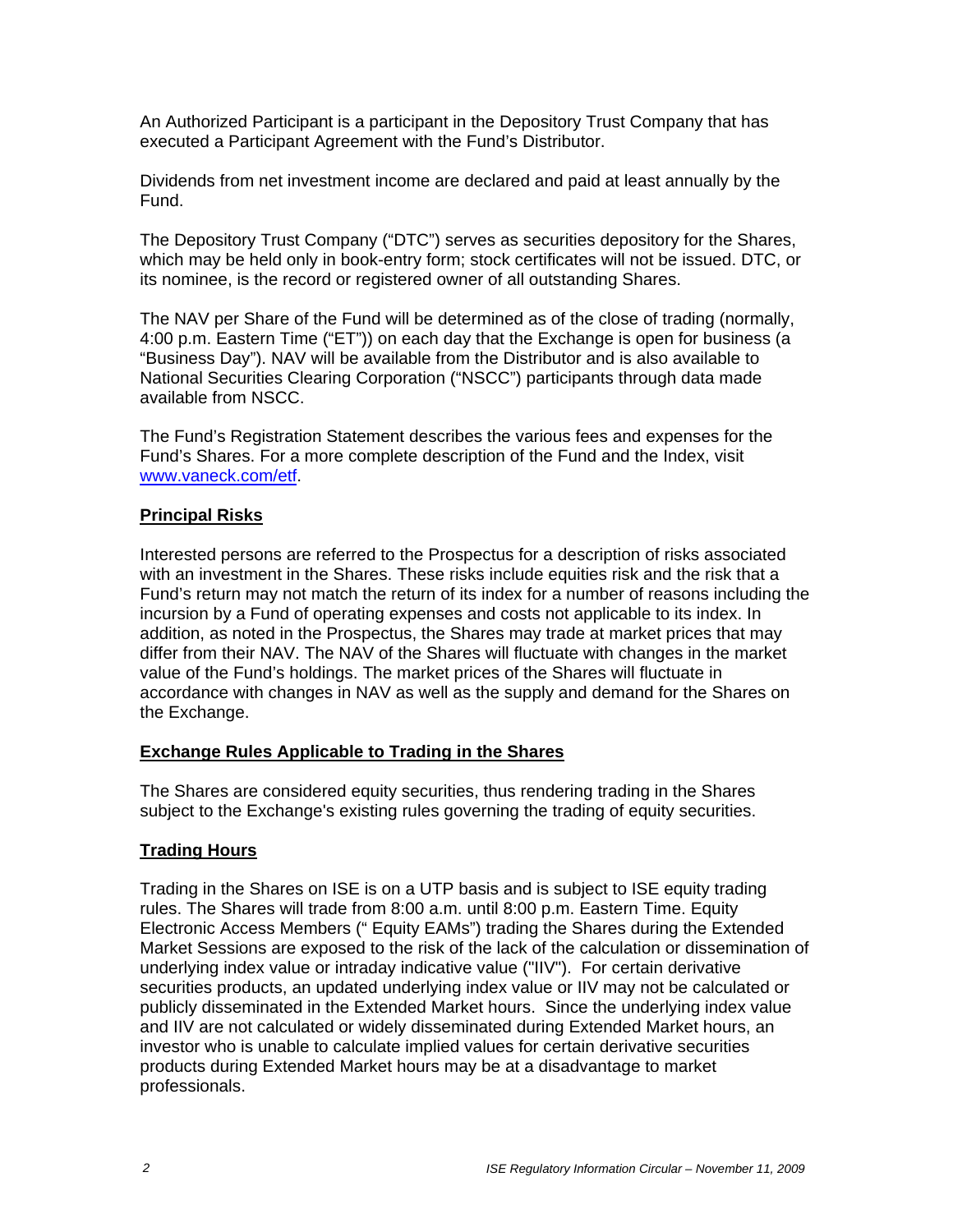### **Trading Halts**

ISE will halt trading in the Shares in accordance with ISE Rule 2101(a)(2)(iii). The grounds for a halt under this Rule include a halt by the primary market because it stops trading the Shares and/or a halt because dissemination of the IIV or applicable currency spot price has ceased, or a halt for other regulatory reasons. In addition, ISE will stop trading the Shares if the primary market de-lists the Shares.

#### **Delivery of a Prospectus**

Pursuant to federal securities laws, investors purchasing Shares must receive a prospectus prior to or concurrently with the confirmation of a transaction. Investors purchasing Shares directly from the Fund (by delivery of the Deposit Amount) must also receive a prospectus.

Prospectuses may be obtained through the Distributor or on the Fund's website. The Prospectus does not contain all of the information set forth in the registration statement (including the exhibits to the registration statement), parts of which have been omitted in accordance with the rules and regulations of the SEC. For further information about the Fund, please refer to the Trust's registration statement.

#### **Exemptive, Interpretive and No-Action Relief Under Federal Securities Regulations**

The Commission has issued letters dated October 24, 2006, November 21, 2005 and August 17, 2001 (together, the "No- Action Letters") granting exemptive, interpretive and no-action relief from certain provisions of and rules under the Securities Exchange Act of 1934 for exchange-traded funds listed and traded on a registered national securities exchange that meet certain criteria.

#### **Regulation M Exemptions**

Generally, Rules 101 and 102 of Regulation M prohibit any "distribution participant" and its "affiliated purchasers" from bidding for, purchasing, or attempting to induce any person to bid for or purchase any security which is the subject of a distribution until after the applicable restricted period, except as specifically permitted in Regulation M. The provisions of the Rules apply to underwriters, prospective underwriters, brokers, dealers, and other persons who have agreed to participate or are participating in a distribution of securities.

The Commission issued a No-Action Letter by which persons participating in a distribution of shares of a fund may engage in secondary market transactions in such shares during their participation in such a distribution, despite the requirements of from Rule 101 under Regulation M. In addition, the SEC has permitted persons who may be deemed to be participating in the distribution of shares of a fund (i) to purchase securities for the purpose of purchasing creation unit aggregations of fund shares and (ii) to tender securities for redemption in Creation Unit Aggregations. Further, the Commission has clarified that the tender of fund shares to the Fund for redemption does not constitute a bid for or purchase of any of the Funds' securities during the restricted period of Rule 101. The Commission has issued a No-Action Letter to paragraph (e) of Rule 102 under Regulation M which allow the redemption of fund shares in creation unit aggregations during the continuous offering of shares.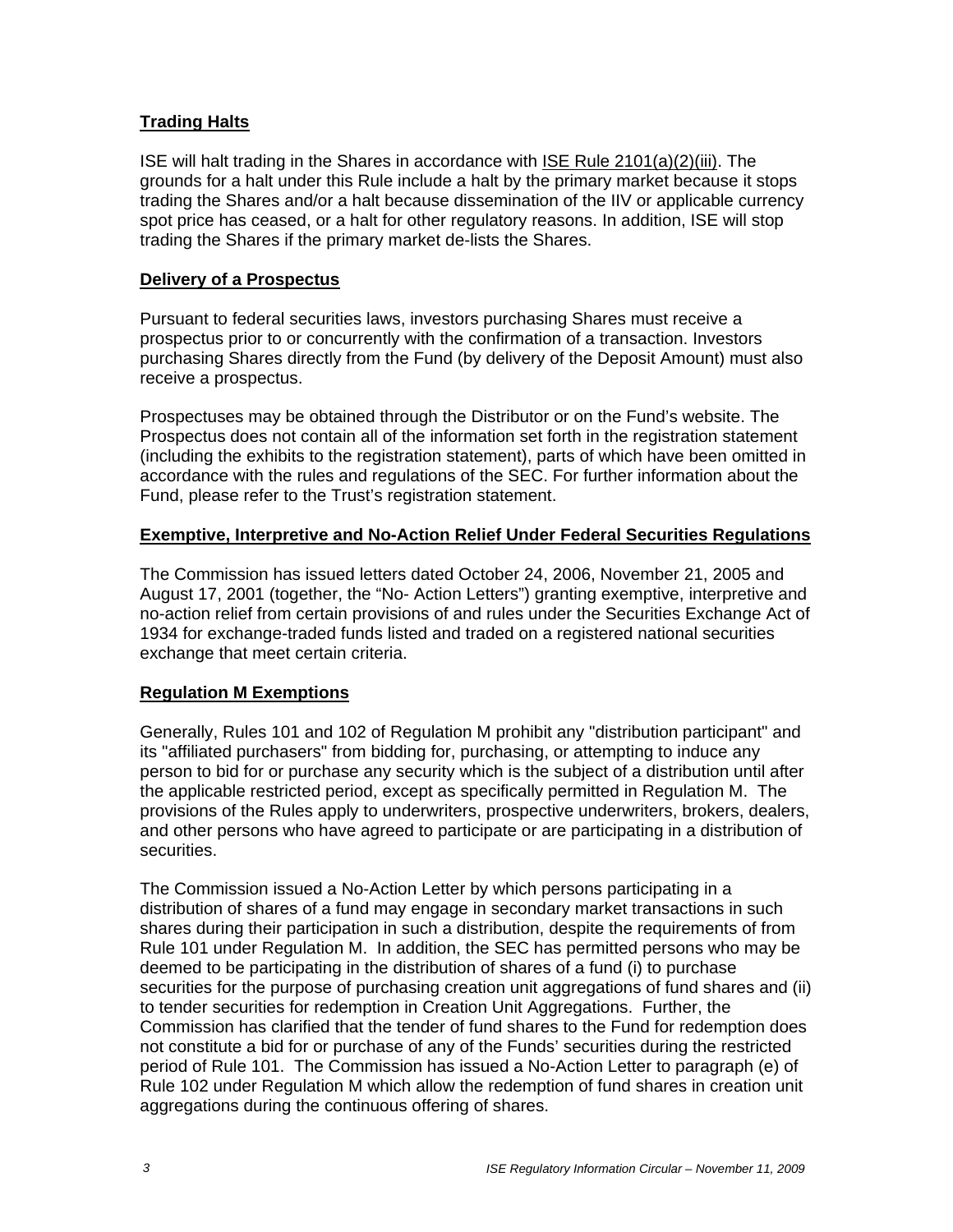#### **Customer Confirmations for Creation or Redemption of Fund Shares (SEC Rule 10b-10)**

Broker–dealers who handle purchases or redemptions of Fund shares in Creation Units for customers will be permitted to provide such customers with a statement of the number of Creation Unit Aggregations created or redeemed without providing a statement of the identity, number and price of shares of the individual securities tendered to the Fund for purposes of purchasing creation unit aggregations ("Deposit Securities") or the identity, number and price of shares to be delivered by the Trust to the redeeming holder ("Redemption Securities"). The composition of the securities required to be tendered to the Fund for creation purposes and of the securities to be delivered on redemption will be disseminated each business day and will be applicable to requests for creations or redemption, as the case may be, on that day. This exemptive relief under Rule 10b-10 with respect to creations and redemptions is subject to the following conditions:

- 1) Confirmations to customers engaging in creations or redemptions must state that all information required by Rule 10b-10 will be provided upon request;
- 2) Any such request by a customer for information required by Rule 10b-10 will be filed in a timely manner, in accordance with Rule 10b-10(c);
- 3) Except for the identity, number and price of shares of the component securities of the Deposit Securities and Redemption Securities, as described above, confirmations to customers must disclose all other information required by Rule 10b-10(a).

## **SEC Rule 14e-5**

The Commission has permitted any person acting as a dealer-manager of a tender offer for a component security of fund (1) to redeem fund shares in creation unit aggregations from the issuer that may include a security subject to such tender offer and (2) to purchase fund shares during such tender offer. In addition, a No-Action has been issued under Rule 14e-5 states that if a broker-dealer acting as a dealer-manager of a tender offer for a security of the Fund purchases or arranges to purchase such securities in the secondary market for the purpose of tendering such securities to purchase one or more creation unit aggregations of shares, it must be made in conformance with the following:

- i. such bids or purchases are effected in the ordinary course of business, in connection with a basket of 20 or more securities in which any security that is the subject of a distribution, or any reference security, does not comprise more than 5% of the value of the basket purchased; or
- ii. purchases are effected as adjustments to such basket in the ordinary course of business as a result of a change in the composition of the underlying index; and
- iii. such bids or purchases are not effected for the purpose of facilitating such tender offer.

## **Section 11(d)(1); SEC Rules 11d1-1 and 11d1-2**

Section 11(d)(1) of the Act generally prohibits a person who is both a broker and a dealer from effecting any transaction in which the broker-dealer extends credit to a customer on any security which was part of a new issue in the distribution of which he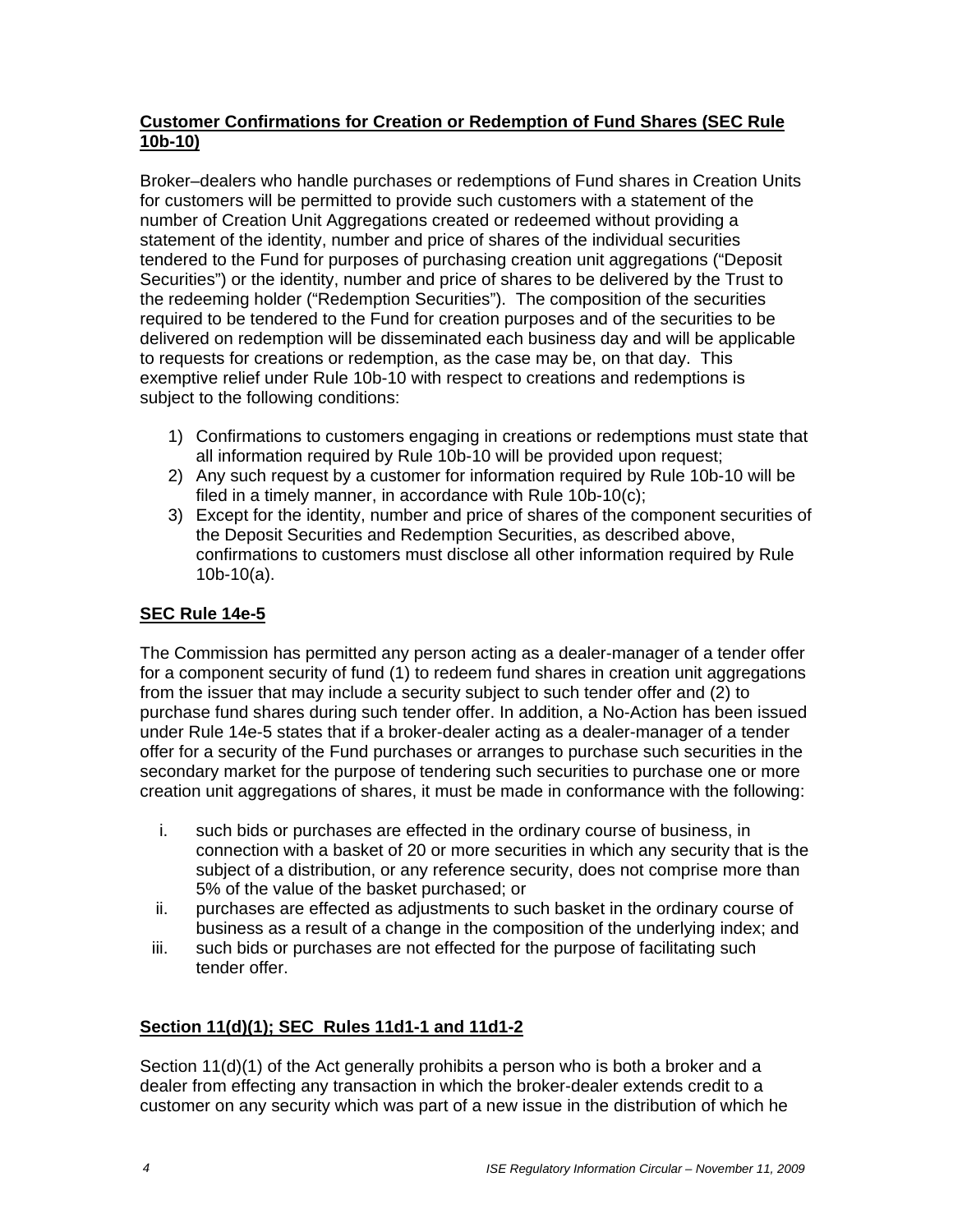participated as a member of a selling syndicate or group within thirty days prior to such transaction. The Commission has clarified that Section 11(d)(1) does not apply to broker-dealers that are not authorized participants (and, therefore, do not create creation unit aggregations) that engage in both proprietary and customer transactions in shares of a fund in the secondary market, and for broker-dealer authorized participants that engage in creations of creation unit aggregations. This relief is subject to specific conditions, including the condition that such broker-dealer (whether or not an authorized participant) does not, directly or indirectly, receive from the fund complex any payment, compensation or other economic incentive to promote or sell the shares of a fund to persons outside the fund complex, other than non-cash compensation permitted under NASD Rule 2830 (I)(5)(A), (B) or (C). See letter dated November 22, 2005 from Brian A Bussey, Assistant Chief Counsel, SEC Division of Market Regulation, to Barclays Global Investors, N.A., dated November 22, 2005. The Commission has issued a No-Action Letter under Section 11(d)(1) of the Act states that broker-dealers may treat shares of a fund, for purposes of Rule 11d1-2, as "securities issued by a registered open-end investment company as defined in the Investment Company Act" and thereby extend credit or maintain or arrange for the extension or maintenance of credit on shares that have been owned by the persons to whom credit is provided for more than 30 days, in reliance on the exemption contained in the rule.

#### **SEC Rule 15c1-5 and 15c1-6**

The commission has issued a No-Action letter with respect to Rule 15c1-5 and Rule 15c1-6 as to the required disclosure of control by a broker or dealer with respect to creations and redemptions of fund shares and secondary market transactions therein.

**This Regulatory Information Circular is not a statutory Prospectus. Equity EAMs should consult the Trust's Registration Statement, SAI, Prospectus and the Fund's website for relevant information.**